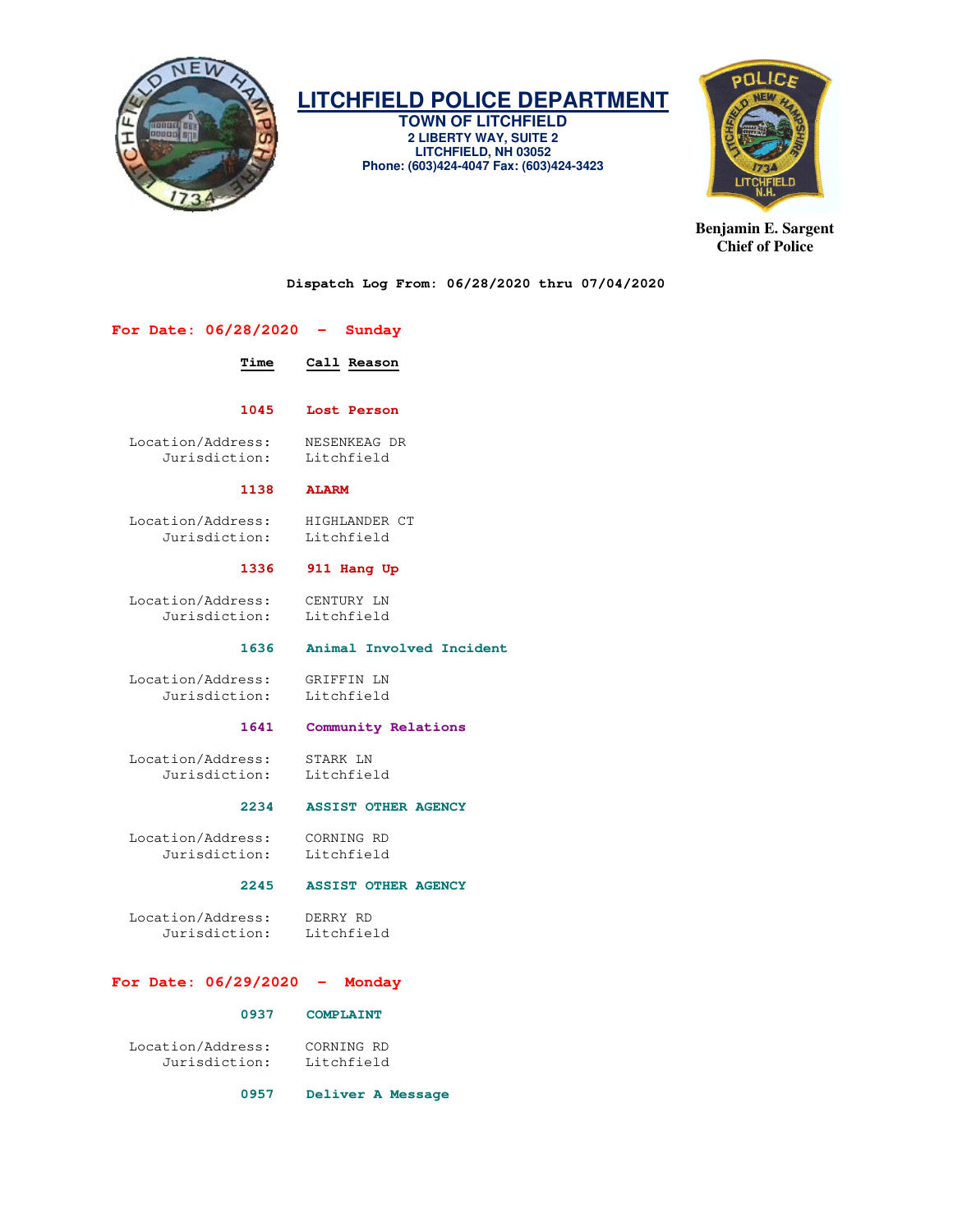Location/Address: CALAWA CIR Jurisdiction:

## **1000 Police Assistance**

 Location/Address: MOLSOM CIR Jurisdiction: Litchfield

# **1127 DOMESTIC DISTURBANCE**

 Location/Address: CHARLES BANCROFT HWY Jurisdiction: Litchfield

# **1140 Animal Involved Incident**

Location/Address: ALBUQUERQUE AVE<br>Jurisdiction: Litchfield Jurisdiction:

#### **1152 Animal Involved Incident**

 Location/Address: ALBUQUERQUE AVE + DUCK POND CIR Jurisdiction:

## **1207 Scam Telephone**

 Location/Address: JEFF LN Jurisdiction: Litchfield

#### **1317 ABANDONED MV**

 Location/Address: CALAWA CIR Jurisdiction:

#### **1424 MV Repo**

 Location/Address: WOODLAND DR Jurisdiction:

#### **1435 COMPLAINT**

 Location/Address: GIBSON DR Jurisdiction:

# **1519 Shots Fired**

 Location: STATE FOREST Jurisdiction: Litchfield

#### **1520 Animal Involved Incident**

Location/Address: ALBUQUERQUE AVE<br>Jurisdiction: Litchfield Jurisdiction:

#### **1650 ASSIST OTHER AGENCY**

 Location/Address: LIBERTY WAY Jurisdiction: Litchfield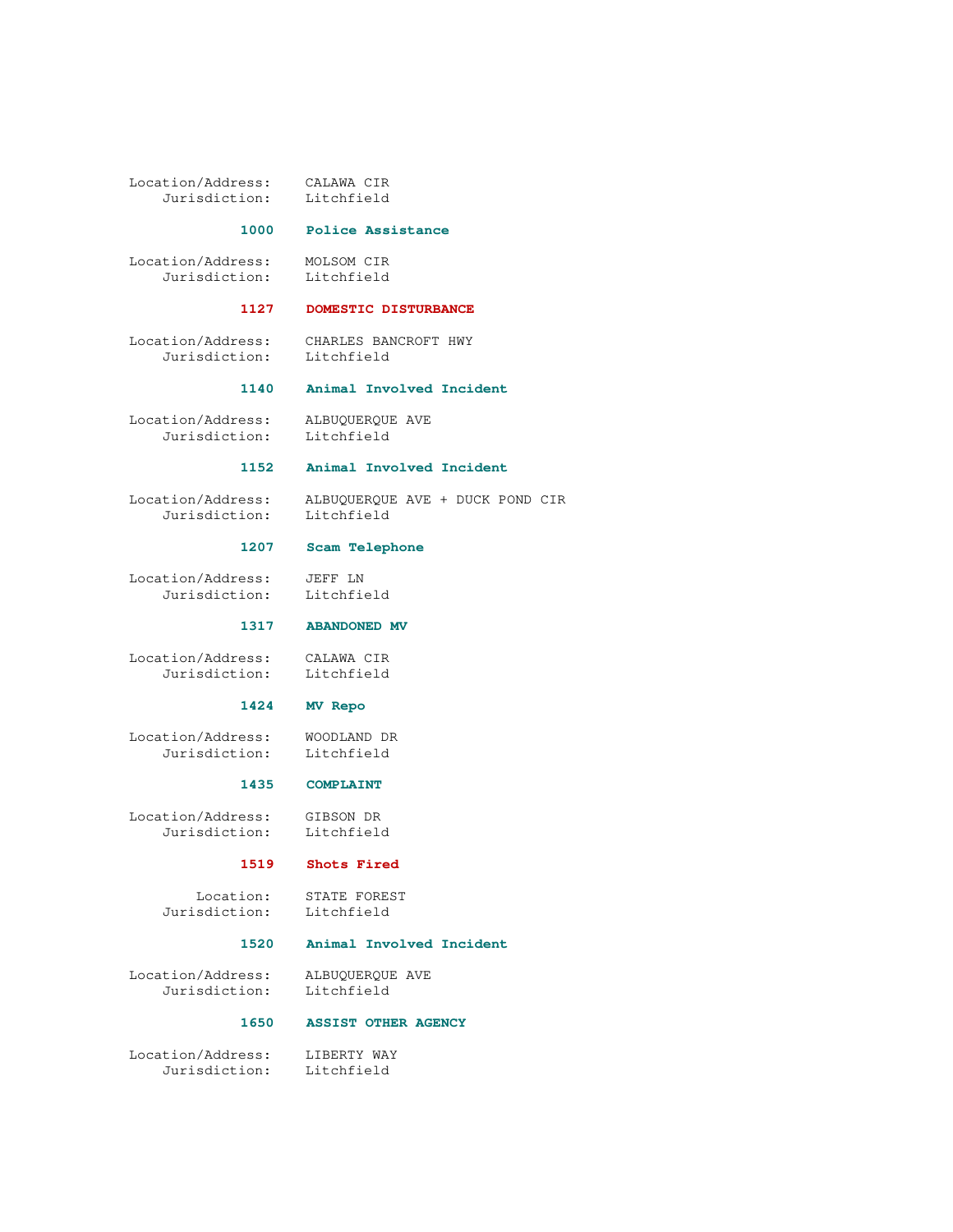

**TOWN OF LITCHFIELD 2 LIBERTY WAY, SUITE 2 LITCHFIELD, NH 03052 Phone: (603)424-4047 Fax: (603)424-3423** 



**Benjamin E. Sargent Chief of Police** 

#### **1654 Animal Involved Incident**

 Location/Address: MIKE LN + ROBYN AVE Jurisdiction: Litchfield

# **1742 Follow Up**

 Location/Address: PAGE RD Jurisdiction: Litchfield

# **1842 MEDICAL EMERGENCY**

 Location/Address: PINECREST RD Jurisdiction: Litchfield

## **2351 Inspections**

 Location/Address: LIBERTY WAY Jurisdiction: Litchfield

## **For Date: 06/30/2020 - Tuesday**

#### **0002 MEDICAL EMERGENCY**

 Location/Address: MARTIN LN Jurisdiction:

#### **0612 ASSIST OTHER AGENCY**

 Location/Address: FERNWOOD DR Jurisdiction: Litchfield

# **0615 Criminal Trespass**

 Location/Address: CHARLES BANCROFT HWY Jurisdiction:

#### **0916 Follow Up**

Location/Address: CHARLES BANCROFT HWY<br>Jurisdiction: Litchfield Jurisdiction:

#### **1125 ASSIST OTHER AGENCY**

 Location/Address: LIBERTY WAY Jurisdiction: Litchfield

# **1148 COMPLAINT**

 Location/Address: LOCKE MILL DR Jurisdiction: Litchfield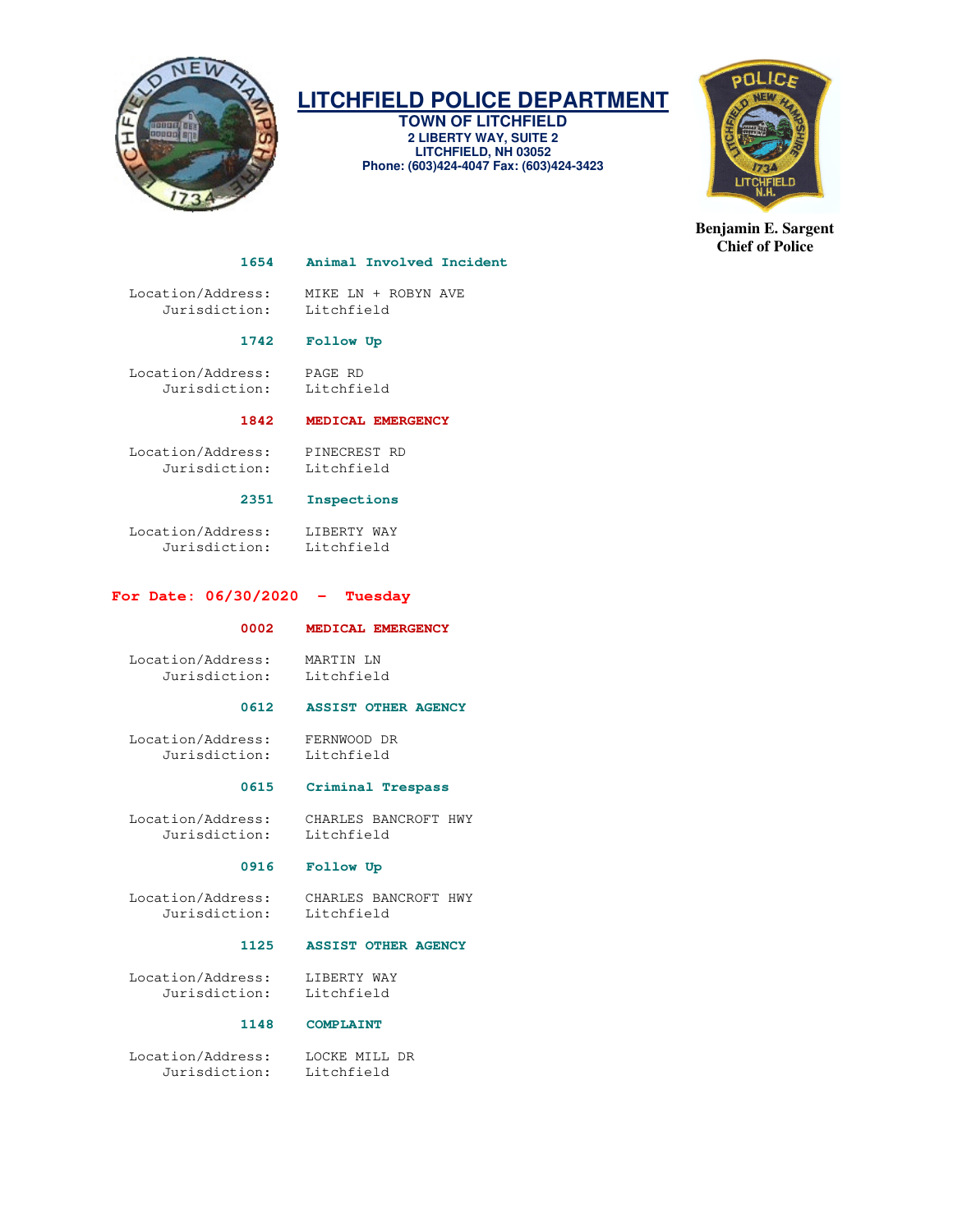#### **1215 Follow Up**

 Location/Address: LIBERTY WAY Jurisdiction: Litchfield

### **1246 FOUND/LOST PROPERTY**

 Location/Address: CHARLES BANCROFT HWY Jurisdiction:

#### **1547 MEDICAL EMERGENCY**

 Location/Address: CUTLER RD Jurisdiction: Litchfield

# **1709 Community Relations**

 Location/Address: FERNWOOD DR Jurisdiction: Litchfield

#### **1800 MEDICAL EMERGENCY**

 Location/Address: BROOK RD Jurisdiction: Litchfield

#### **1920 ASSIST OTHER AGENCY**

 Location/Address: BUTTONBUSH LN Jurisdiction: Litchfield

## **2008 Noise Complaint**

Location: NORTH END OF TOWN<br>sdiction: Litchfield Jurisdiction:

#### **2228 Attempt To Locate**

 Location/Address: DERRY RD Jurisdiction: Litchfield

# **2353 ASSIST CITIZEN**

 Location/Address: FERNWOOD DR Jurisdiction:

#### **For Date: 07/01/2020 - Wednesday**

#### **0010 ALARM**

 Location/Address: HIGHLANDER CT Jurisdiction: Litchfield

#### **0244 Road Hazard**

 Location/Address: CUTLER RD Jurisdiction: Litchfield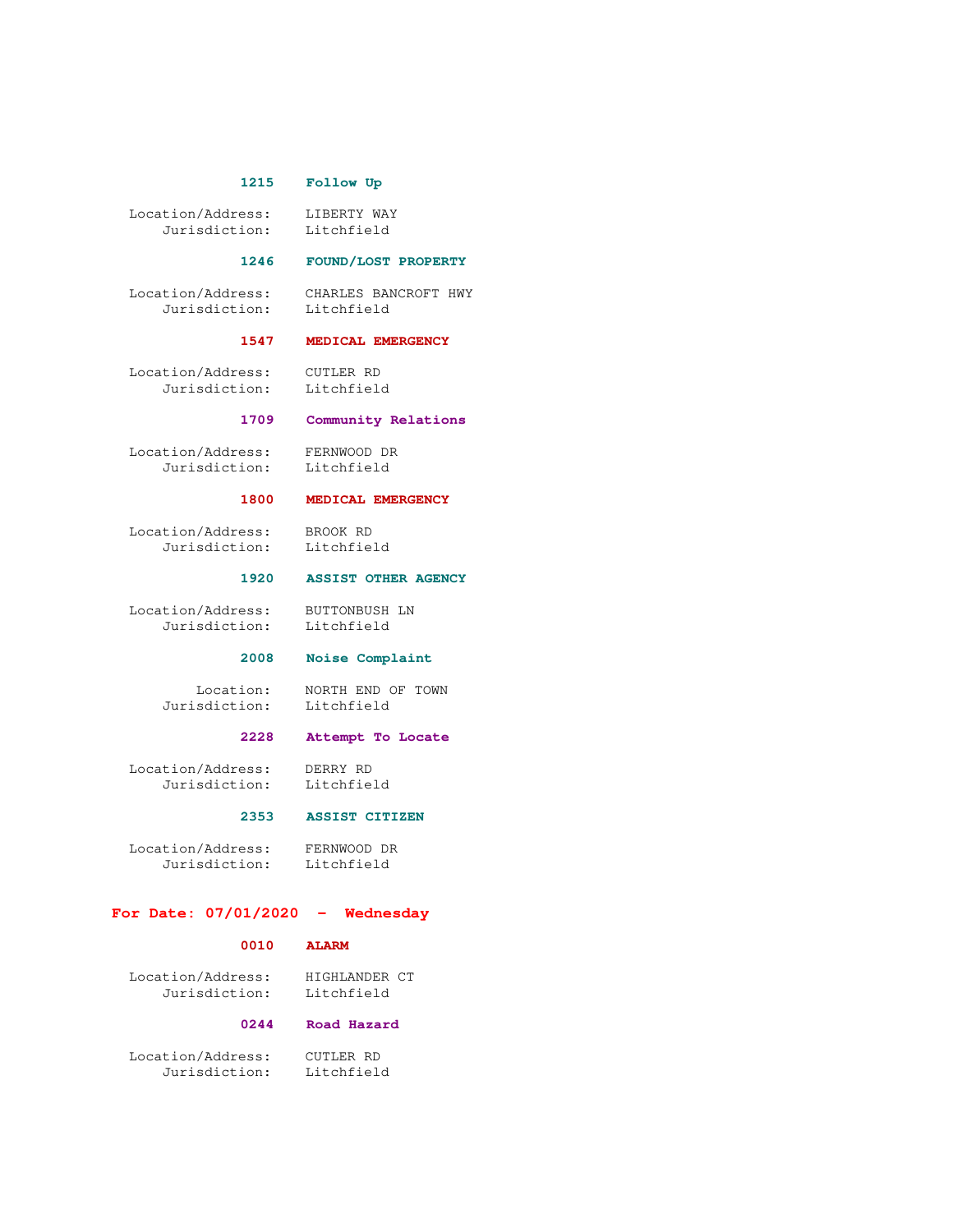

**TOWN OF LITCHFIELD 2 LIBERTY WAY, SUITE 2 LITCHFIELD, NH 03052 Phone: (603)424-4047 Fax: (603)424-3423** 



**Benjamin E. Sargent Chief of Police** 

#### **0323 Suspicious Vehicle**

 Location/Address: DERRY RD Jurisdiction: Litchfield

### **0743 Animal Involved Incident**

 Location/Address: GREENWICH RD Jurisdiction: Litchfield

## **0922 911 Hang Up**

 Location/Address: GREENWICH RD Jurisdiction: Litchfield

#### **1206 Road Hazard**

Jurisdiction: Litchfield

Location/Address: ALBUQUERQUE AVE + HILLCREST RD

#### **1335 MOTOR VEHICLE COMPLAINT**

 Location/Address: ALBUQUERQUE AVE + WHIDDEN LN Jurisdiction: Litchfield

## **1453 Road Hazard**

 Location/Address: CHARLES BANCROFT HWY Jurisdiction: Litchfield

# **1600 DIRECTIONS**

 Location/Address: CHARLES BANCROFT HWY + GILCREAST DR Jurisdiction: Litchfield

#### **1800 Animal Involved Incident**

 Location/Address: PINECREST RD + ALBUQUERQUE AVE Jurisdiction: Litchfield

# **2141 Attempt To Locate**

 Location/Address: DERRY RD Jurisdiction: Litchfield

# **2148 Motor Vehicle Accident**

 Location/Address: TALENT RD Jurisdiction: Litchfield

**For Date: 07/02/2020 - Thursday**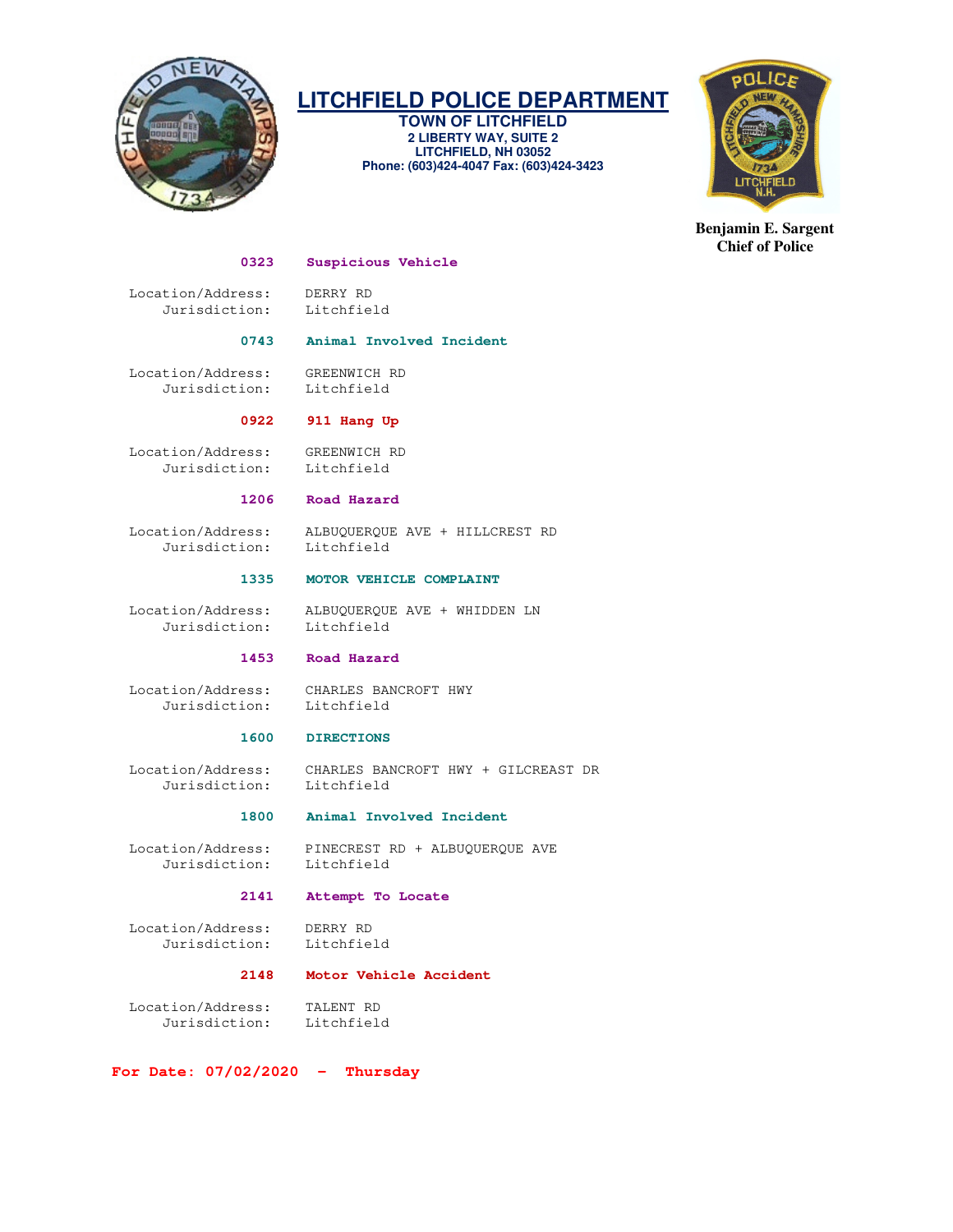#### **1005 Fire, General**

 Location/Address: CALAWA CIR Jurisdiction: Litchfield

#### **1219 Suspicious Vehicle**

 Location/Address: MCELWAIN DR Jurisdiction: Litchfield

# **1338 DISABLED Motor Vehicle**

Jurisdiction: Litchfield

Location/Address: CHARLES BANCROFT HWY

### **1452 Community Relations**

 Location/Address: HIGHLANDER CT Jurisdiction: Litchfield

#### **1454 Suspicious Vehicle**

Jurisdiction:

Location/Address: CHARLES BANCROFT HWY

#### **1517 DISABLED Motor Vehicle**

 Location/Address: CHARLES BANCROFT HWY Jurisdiction: Litchfield

# **1641 MEDICAL EMERGENCY**

 Location/Address: GARDEN DR Jurisdiction:

# **1843 Community Relations**

 Location/Address: FERNWOOD DR Jurisdiction: Litchfield

# **1851 MEDICAL EMERGENCY**

 Location/Address: PAGE RD Jurisdiction:

#### **1925 MEDICAL EMERGENCY**

Location/Address: ROBIN CT<br>Jurisdiction: Litchfield Jurisdiction:

# **2149 Attempt To Locate**

 Location/Address: DERRY RD Jurisdiction: Litchfield

# **2203 ALARM**

Location/Address: HIGHLANDER CT<br>Jurisdiction: Litchfield Jurisdiction: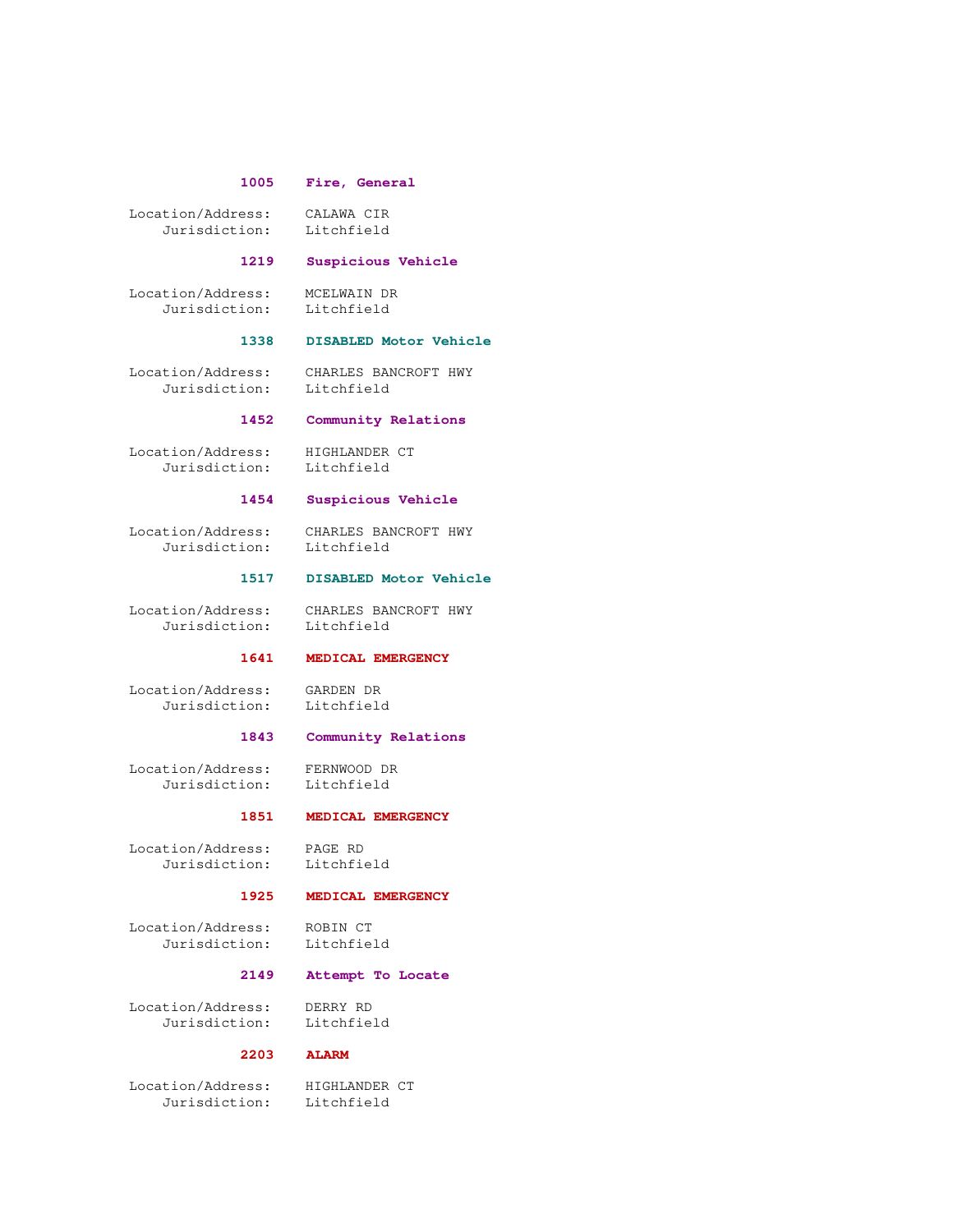

**TOWN OF LITCHFIELD 2 LIBERTY WAY, SUITE 2 LITCHFIELD, NH 03052 Phone: (603)424-4047 Fax: (603)424-3423** 



**Benjamin E. Sargent Chief of Police** 

# **For Date: 07/03/2020 - Friday**

#### **0525 ALARM**

 Location/Address: HIGHLANDER CT Jurisdiction: Litchfield

#### **1433 Civil Standby**

 Location/Address: CHARLES BANCROFT HWY Jurisdiction: Litchfield

#### **1921 COMPLAINT**

 Location/Address: ROCKY HILL RD Jurisdiction: Litchfield

### **2005 CRIMINAL MISCHIEF**

 Location/Address: RIVERVIEW CIR Jurisdiction: Litchfield

#### **For Date: 07/04/2020 - Saturday**

#### **0647 Suspicious Vehicle**

 Location/Address: WATTS LNDG Jurisdiction: Litchfield

#### **0750 MEDICAL EMERGENCY**

 Location/Address: MOLSOM CIR Jurisdiction: Litchfield

#### **0819 Motor Vehicle Accident**

 Location/Address: CHARLES BANCROFT HWY Jurisdiction: Litchfield

#### **0945 Community Relations**

Location/Address: ALBUQUERQUE AVE<br>Jurisdiction: Litchfield Jurisdiction:

#### **1200 CRIMINAL MISCHIEF**

 Location/Address: STARK LN Jurisdiction: Litchfield

 **1314 DISORDERLY CONDUCT**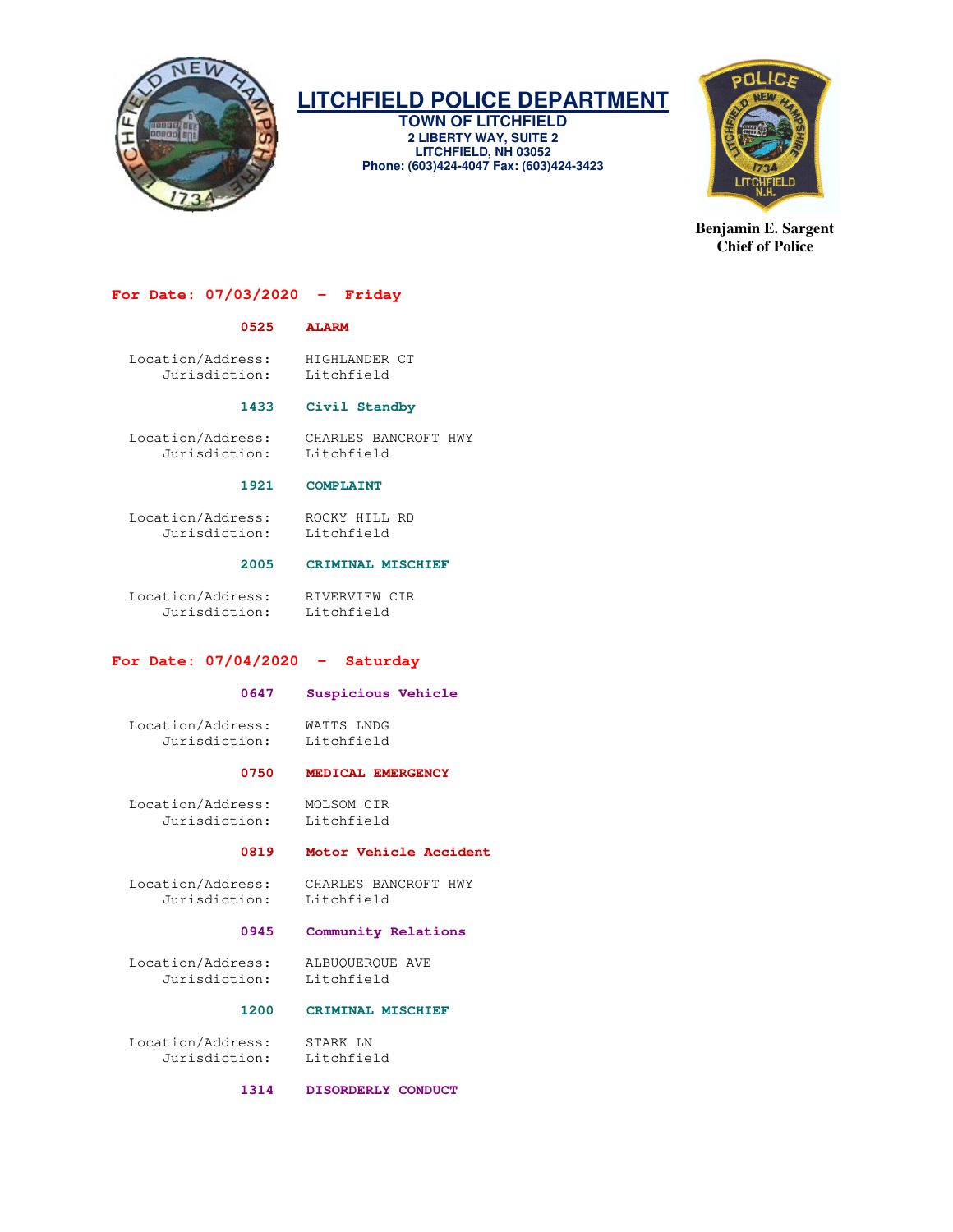Location/Address: MOOSE HOLLOW RD<br>Jurisdiction: Litchfield Jurisdiction:

### **1350 Shots Fired**

 Location/Address: FERNWOOD DR Jurisdiction: Litchfield

# **1558 MOTOR VEHICLE STOP**

 Location/Address: ALBUQUERQUE AVE Jurisdiction: Litchfield Refer To Summons: 20-57-AR Summons: CORSON, NATHAN ROBERT Address: HUDSON, NH Age: 33 Charges: Drive after Rev/Sus 265:79 or DUI

## **1859 Noise Complaint**

 Location/Address: MOOSE HOLLOW RD Jurisdiction: Litchfield

#### **2033 WELFARE CHECK**

 Location/Address: STARK LN Jurisdiction: Litchfield

#### **2042 Courtesy Ride**

 Location/Address: ALBUQUERQUE AVE Jurisdiction: Litchfield

#### **2105 Fireworks Complaint**

 Location/Address: APRIL DR Jurisdiction: Litchfield

# **2124 Neighborhood Dispute**

 Location/Address: PINECREST RD Jurisdiction: Litchfield

## **2145 ALARM**

 Location/Address: BRICKYARD DR Jurisdiction: Litchfield

# **2157 Neighborhood Dispute**

 Location/Address: BRADFORD DR Jurisdiction: Litchfield

## **2235 Fireworks Complaint**

 Location/Address: BROOK RD Jurisdiction: Litchfield